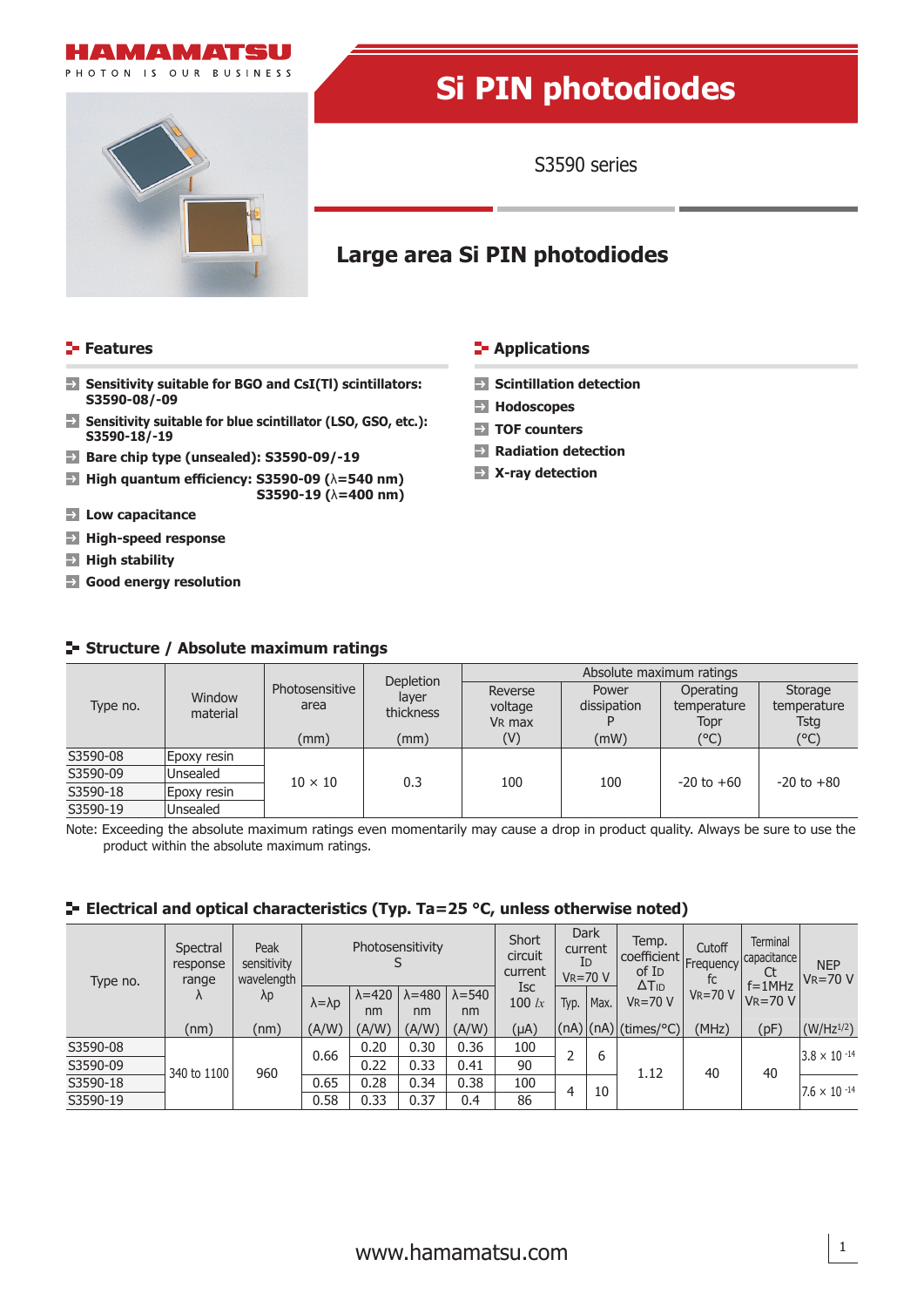### **E-** Spectral response



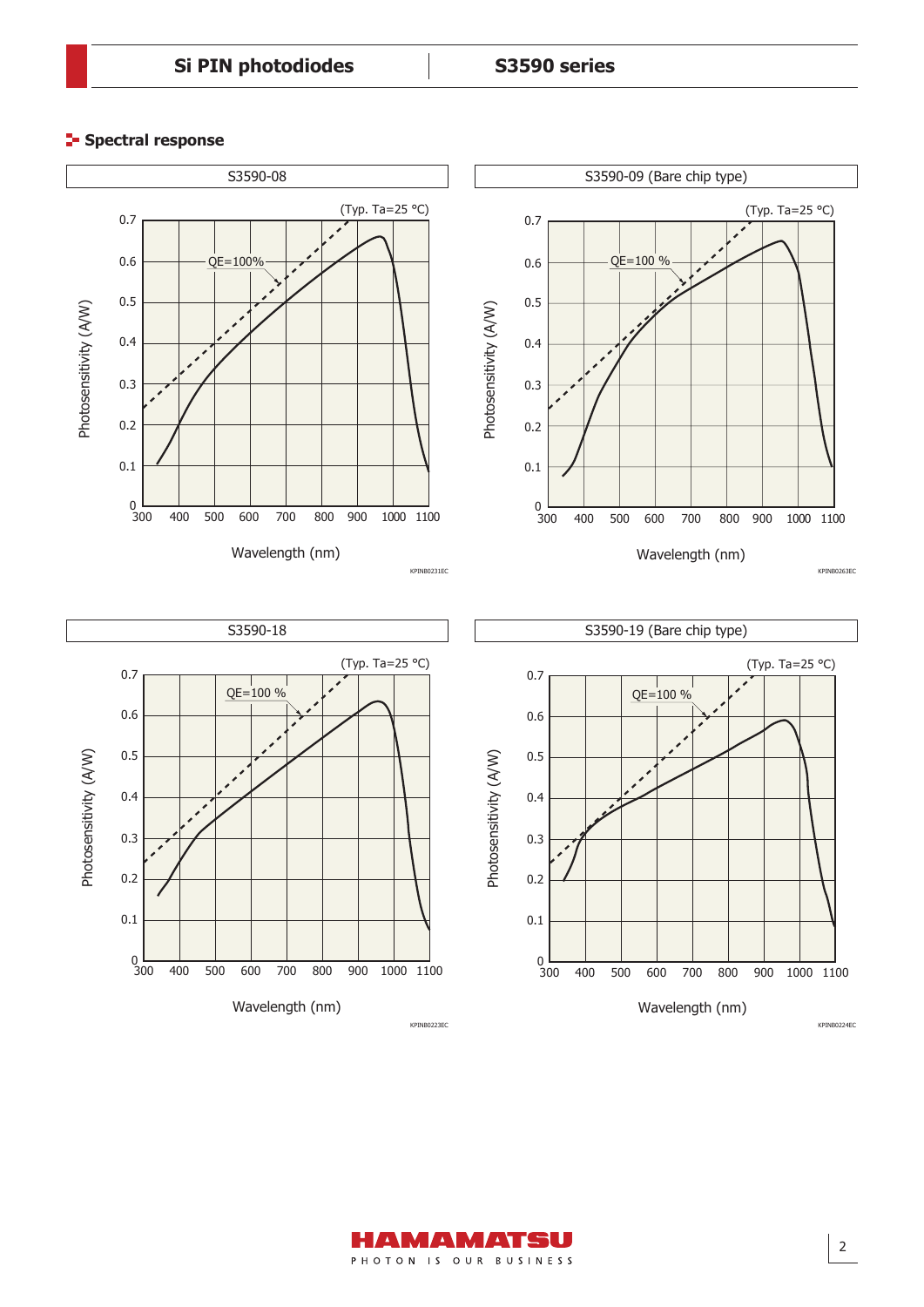### **Photosensitivity temperature characteristics**





### **Terminal capacitance vs. reverse voltage**



Reverse voltage (V)

### **P**- Dark current vs. reverse voltage



KPINB0232EE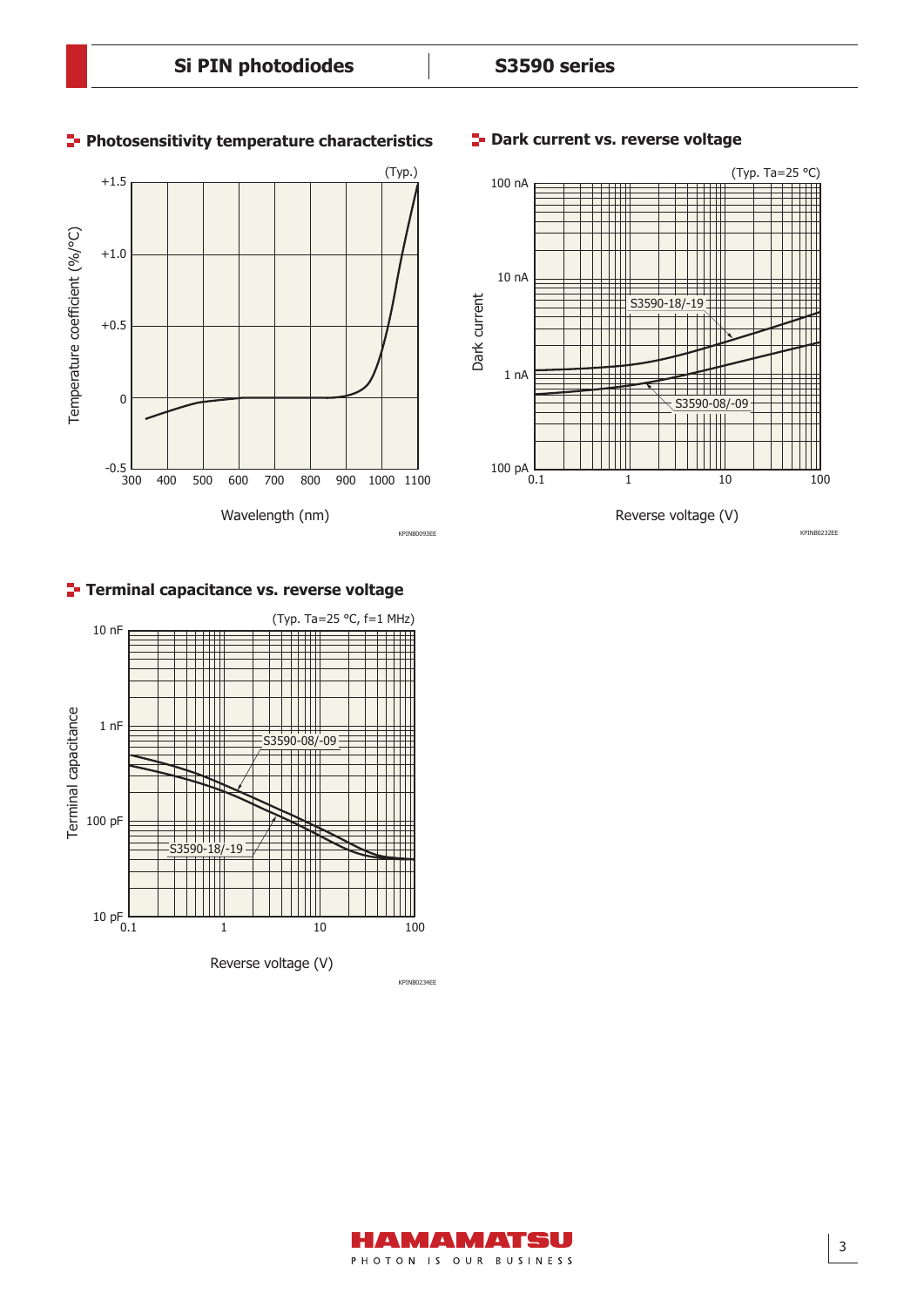### **<sup>1</sup>** Dimensional outlines (unit: mm)



### **Related information**

www.hamamatsu.com/sp/ssd/doc\_en.html

- **Precautions**
- ∙ Disclaimer
- ∙ Metal, ceramic, plastic package products
- ∙ Surface mount type products

■ Technical information

∙ Si photodiode / Application circuit examples